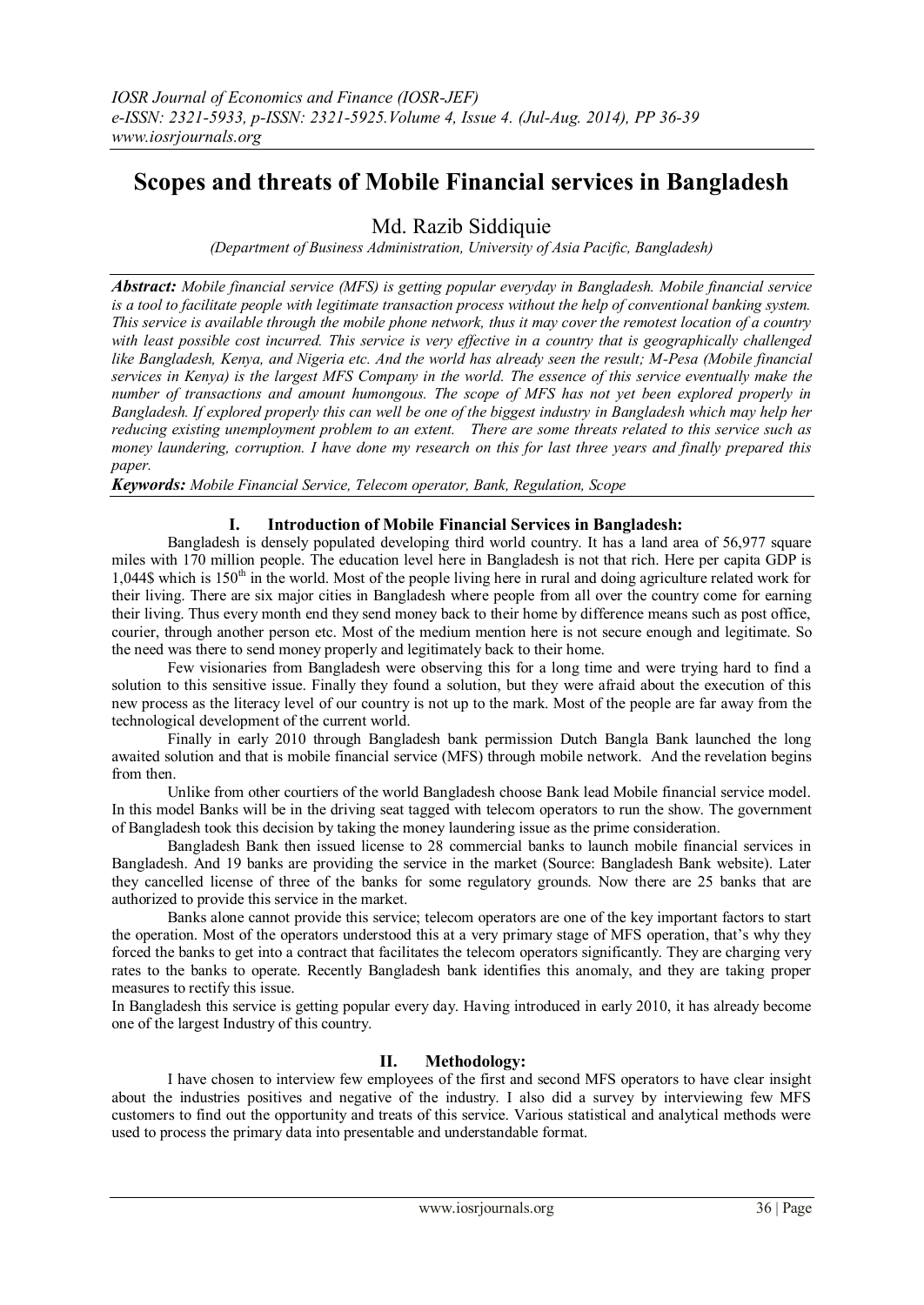|                         | <b>Mobile Financial Services operators in Bangladesh:</b> |
|-------------------------|-----------------------------------------------------------|
| The list is as follows; |                                                           |

| lows;                                  |                                  |  |
|----------------------------------------|----------------------------------|--|
| <b>Bank Name</b>                       | <b>Brand Name</b>                |  |
| <b>Brac Bank Limited</b>               | bKash                            |  |
| Dutch Bangla Bank Limited              | Dutch Bangla Bank Mobile Banking |  |
| <b>ONE Bank Limited</b>                | OK                               |  |
| United Commercial Bank Limited         | Ucash                            |  |
| Mecantile Bank Limited                 | MyCash                           |  |
| Prime Bank Limited                     | Prime Cash                       |  |
| Bangladesh Commerce Bank               | Sure Cash                        |  |
| National Creit & Commerce Bank Limited | Sure Cash                        |  |
| First Security Islami Bank             | Sure Cash                        |  |
| <b>IFIC Bank</b>                       | <b>IFIC Mobile Bank</b>          |  |
| Islami Bank Limited                    | Mcash                            |  |
| <b>Trust Bank Limited</b>              | Trust Bank Mobile Money          |  |
| <b>AB Bank Limited</b>                 | yet not declared                 |  |
| The City Bank Limited                  | vet not declared                 |  |
| Eastern Bank Limited                   | vet not declared                 |  |
| Dhaka Bank Limited                     | vet not declared                 |  |
| Al Arafa Islami Bank                   | vet not declared                 |  |
| <b>EXIM Bank Limited</b>               | vet not declared                 |  |
| Bank Asia Limited                      | vet not declared                 |  |

Amongst all of them bKash is leading the market by a big margin, Dutch bangle bank mobile banking is current holding the second position. Other banks do not have any significant mentionable contribution. bKash got a subscriber base of 10 million plus with 150 million taka worth of daily transaction every day. The service charges for bKash are as follows,

Cash in----0%

Cash Out---1.85%

Payment---0%

Send Money----5 taka (source: bKash website)

Dutch Bangla Bank Mobile Banking has 4.5 million subscribers with 50 million taka worth of transaction every day. The service charges for Dutch Bangla Bank Mobile Banking are as follows,

Cash in----1.0%

Cash Out---1.0%

Payment---0%

Send Money----10 taka (source: Dutch Bangla Bank limited's website)

## **IV. An overview of MFS in Bangladesh in 2013:**

At the starting of the year the agent number was 59,559 and at the end of the year the number grows to 1,88,647. The growth ratio is 316.7% which is remarkable. By looking at this figure one can easily predict that the popularity of MFS in Bangladesh.

At the starting of the year the subscriber number was 5 million and at the end of the year the number grows to 13.87 million.

At the starting of the year the number of transaction was 95,74,382 and at the end of the year the number grows to 3,13,62,895.

At the starting of the year the transaction amount was 23202.0 million and at the end of the year the number grows to 66426.1 million.

By looking at the trend, it was identified that cash in, cash out and the send money are the most popular amongst all the transaction types. (Source: Bangladesh bank website)

## **V. Findings:**

## **5.1 Secure Transaction System**:

Transacting through mobile financial service is very secure. There is no cash handling risk. This is one of the primary reasons behind MFS's success in Bangladesh. Many organizations is adopting this process to transfer cash one place to another securely.

### **5.2 Swiftness***:*

Transacting through mobile financial service needs significantly less amount of time which is almost negligible. It normally takes 30 seconds to one minute to complete a transaction. Compare to traditional banking or other transactional process, this process is way ahead for comparison.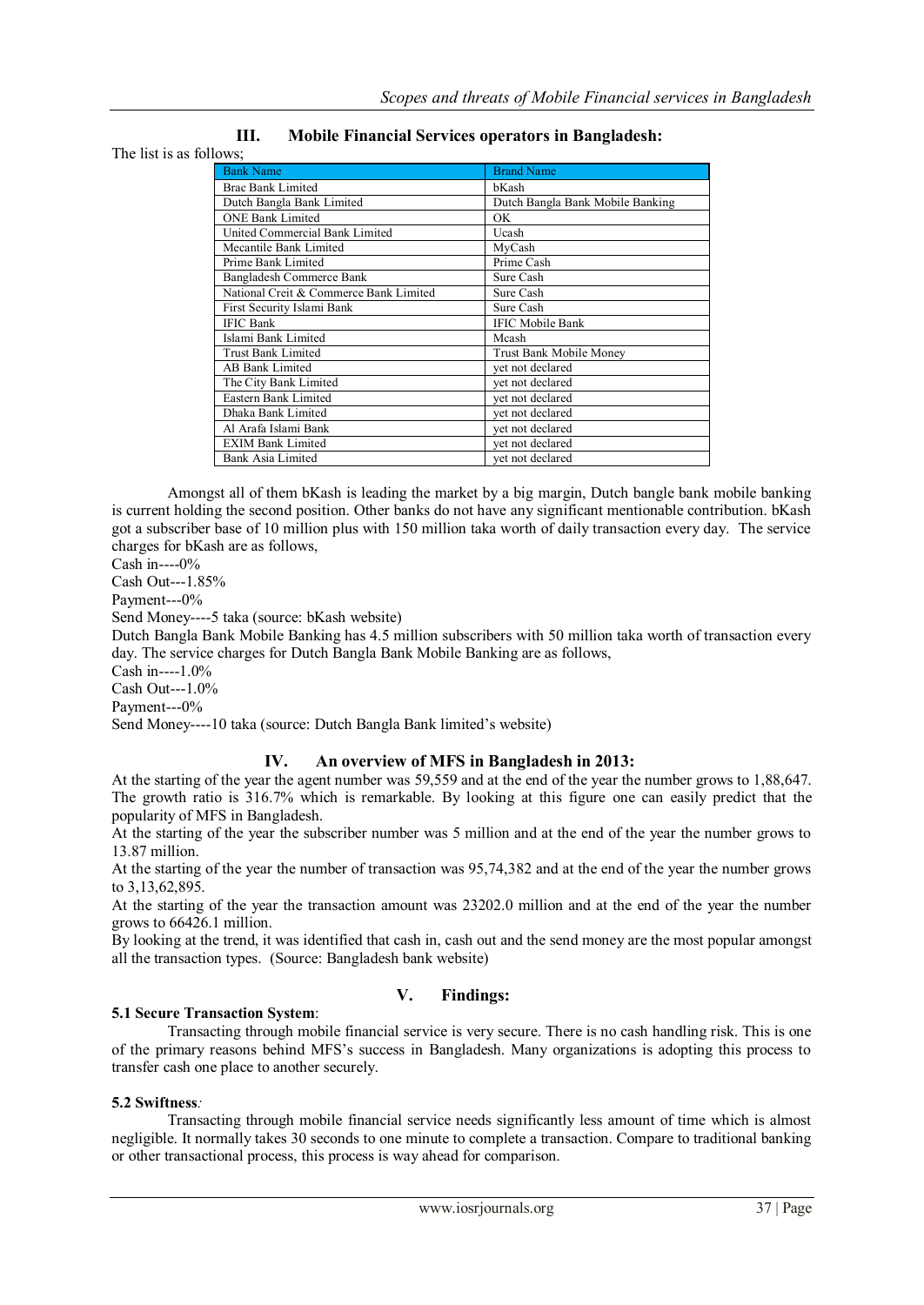## **5.3 Convenient:**

Transacting through mobile financial service is very convenient. This transaction is possible 24/7, there is no time boundary. In conventional process if somebody wants to transact money he needs to do it within the working hour of a regular working day which sometimes becomes very inconvenient. Mobile financial services help people doing transaction after office hour, even in weekends as well.

### **5.4 Coverage:**

Traditional banking system suffers from poor coverage, only 13% of the total population can avail banking services. That means 87% of the population is unbanked.



On the other hand almost 95% of the population uses mobile phone, which is pre-requisite for mobile financial service. It portrays that 95% of the population can be served with structured transactional process through mobile financial service.

## **VI. Limitations:**

#### **6.1 Belief:**

People living in rural have limited access to information technology. Thus they have limited trust on technology. In this scenario acceptance of virtual money instead of hard cash is difficult proposition

#### **6.2 Error rectification:**

If one person sends money to other wrongly, there is no way the person can get the money back unless the other person send-back the money to him. The population who is basically using MFS is not that educated, as a result the possibility of typing error is high.

#### **6.3 Charging:**

The charges of MFS are very high compare to conventional banking system. And this is one of the prime constraints on the way of MFS popularity in Bangladesh.

#### **6.4 Medium of communication:**

In MFS system the transaction takes place trough mobile phones and the process is completely in English. By taking our educational level into consideration, communicating in process which is in English is not convenient at all.

#### **6.5 Regulatory constraints**

Absence of supportive policies, guidelines, rules and regulations relating to e-transactions are

barrier to development in MFS. There are 19 banks already launched their service in the market,

but till now no interbank transaction guideline or regulation policy established among those. So, it's not possible to avail the MFS facilities of bkash through DBBL or TBL. As no supportive mobile transaction policy is available it's very easy to involve in money laundering activities.

## **VII. Scopes and threats of Mobile Financial services in Bangladesh**

The scope of mobile financial services in Bangladesh is humongous. As a third world developing country Bangladesh is getting donations from around the globe. This fund is being disbursed to the beneficiaries through different channels. Most of the funds drain out before reaching the ultimate beneficiaries, because there is no proper monitoring system available to monitor disbursement. MFS may play a very crucial role to resolve this issue by providing report to the proper authority after every disbursement.

MFS may facilitate our most promising Readymade garments (RMG) sector with more productivity with the existing setup. Garments worker receive their salaries in the form of cash every month. Giving away cash to the workers is a very time consuming process and it normally wastes half of a working day every month.